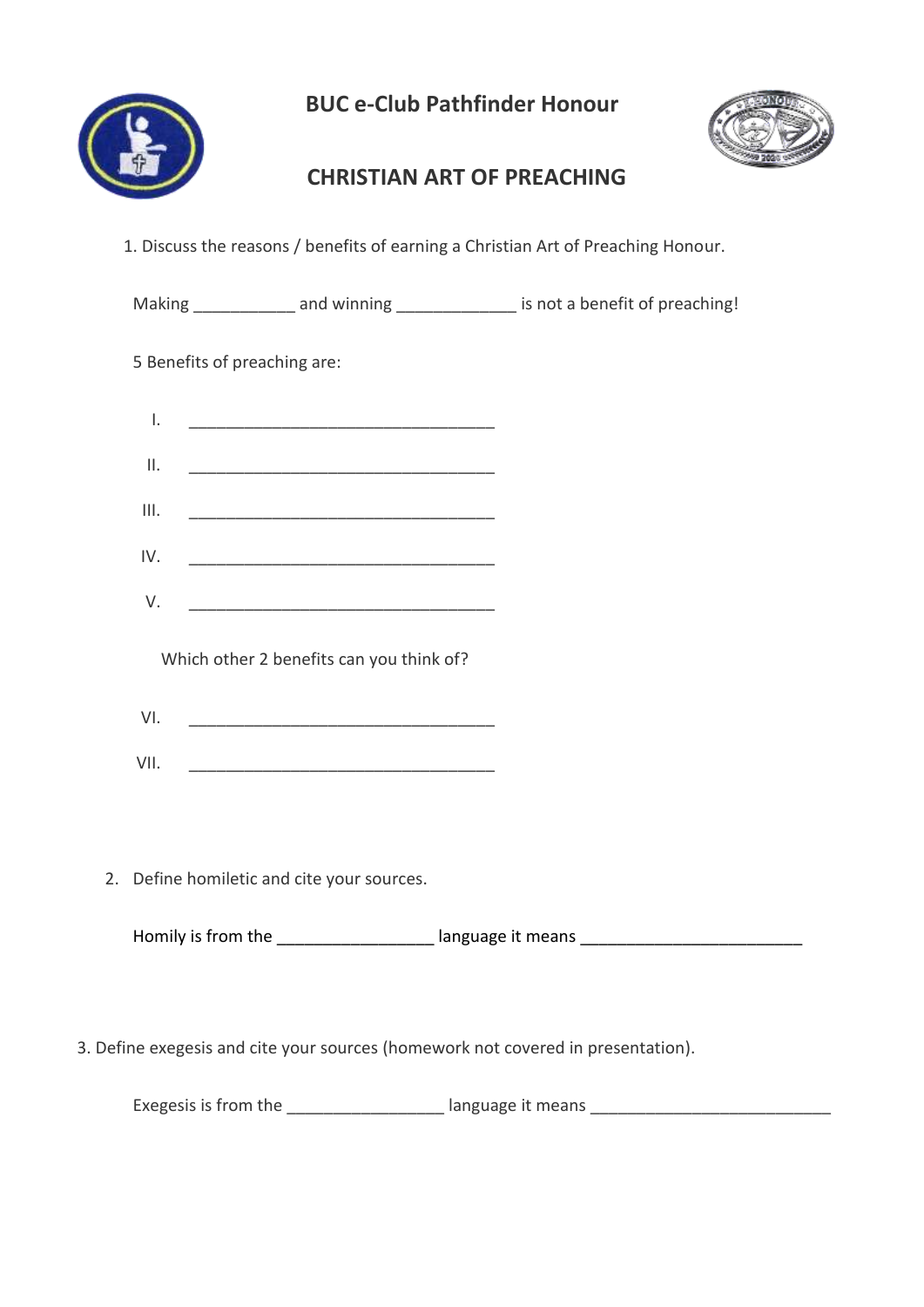4. Investigate the meaning and history of oratory.

Oratory is the example of the contract and effective

- a. Research a few of the great speakers of Adventist history, making a brief report of:
	- i. A speaker from our early beginnings (Stephen N Haskell covered in presentation)

ii. A speaker from our modern history (homework… suggestions C. D. Brooks, E. E. Cleveland, George Vandeman; Mark Finley)

iii. A distinguished speaker in your country (homework… suggestions- your own pastor)

b. Cite your sources

\_\_\_\_\_\_\_\_\_\_\_\_\_\_\_\_\_\_\_\_

5. Briefly describe the following, in terms of a Christian sermon:

| Characteristics of a: |  |
|-----------------------|--|
|-----------------------|--|

| a. Thematic sermon: is a sermon which uses | to support an |
|--------------------------------------------|---------------|
| about a particular                         |               |
|                                            |               |

b. Expository sermon: is a sermon that seeks to \_\_\_\_\_\_\_\_\_\_\_\_\_\_\_\_\_\_\_\_\_ or

external scripture

c. Textual sermon: takes a \_\_\_\_\_\_\_\_\_\_\_\_\_\_\_\_\_\_\_ passage of the Bible which is used as a

\_\_\_\_\_\_\_\_\_\_\_ \_\_\_\_\_\_\_\_\_\_\_\_\_ to discuss a particular \_\_\_\_\_\_\_\_\_\_\_\_\_\_\_\_\_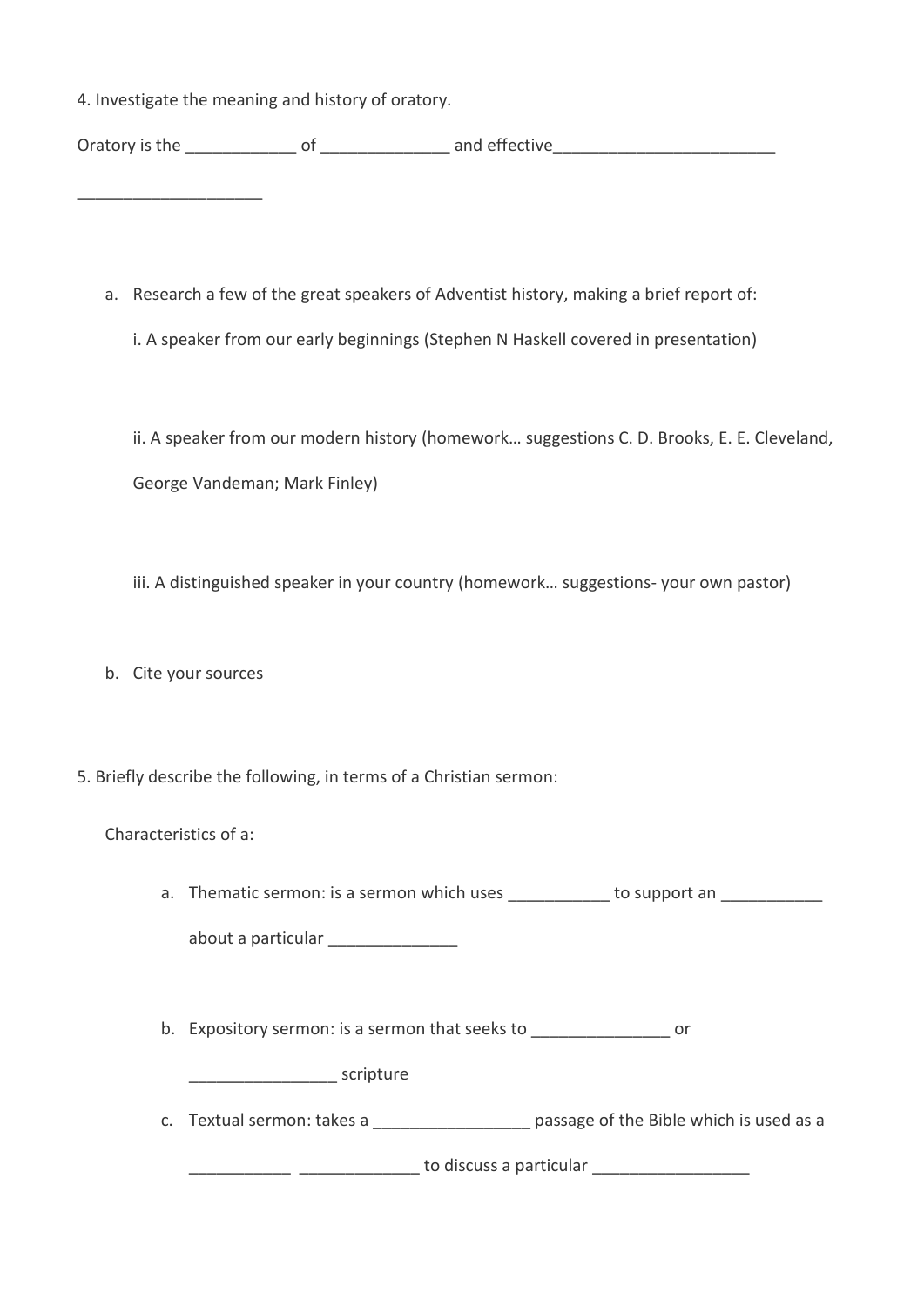## **Parts of a sermon:**

| i.   | Introduction: Ellen G White said many preachers ____________ their __________ and                                                                                                                                              |  |
|------|--------------------------------------------------------------------------------------------------------------------------------------------------------------------------------------------------------------------------------|--|
|      | and the same preliminaries and the same state of the same state of the same state of the same state of the same state of the same state of the same state of the same state of the same state of the same state of the same st |  |
| ii.  | Body: A good way to write your first sermon is to have a                                                                                                                                                                       |  |
| iii. | Illustration – choose one you might like to use:                                                                                                                                                                               |  |
|      |                                                                                                                                                                                                                                |  |

iv. Call: To get a decision you must \_\_\_\_\_\_\_\_\_\_\_\_\_ \_\_\_\_\_\_\_\_\_ \_\_\_\_ \_\_\_\_\_\_\_\_\_\_\_\_\_\_

v. Conclusion: Asks the question \_\_\_\_\_\_\_\_ \_\_\_\_\_\_\_\_ \_\_\_\_\_\_\_\_\_\_ ?

## **HOMEWORK:**

- 6. Show the appropriate use of these tools:
	- i. Biblical dictionary
	- ii. Biblical concordance
	- iii. Thematic Study Bibles
	- iv. Online sources (Bibles, dictionaries, concordances, study aids, illustrations)
	- v.
- 7. Prepare and present a detailed outline of a sermon in writing.